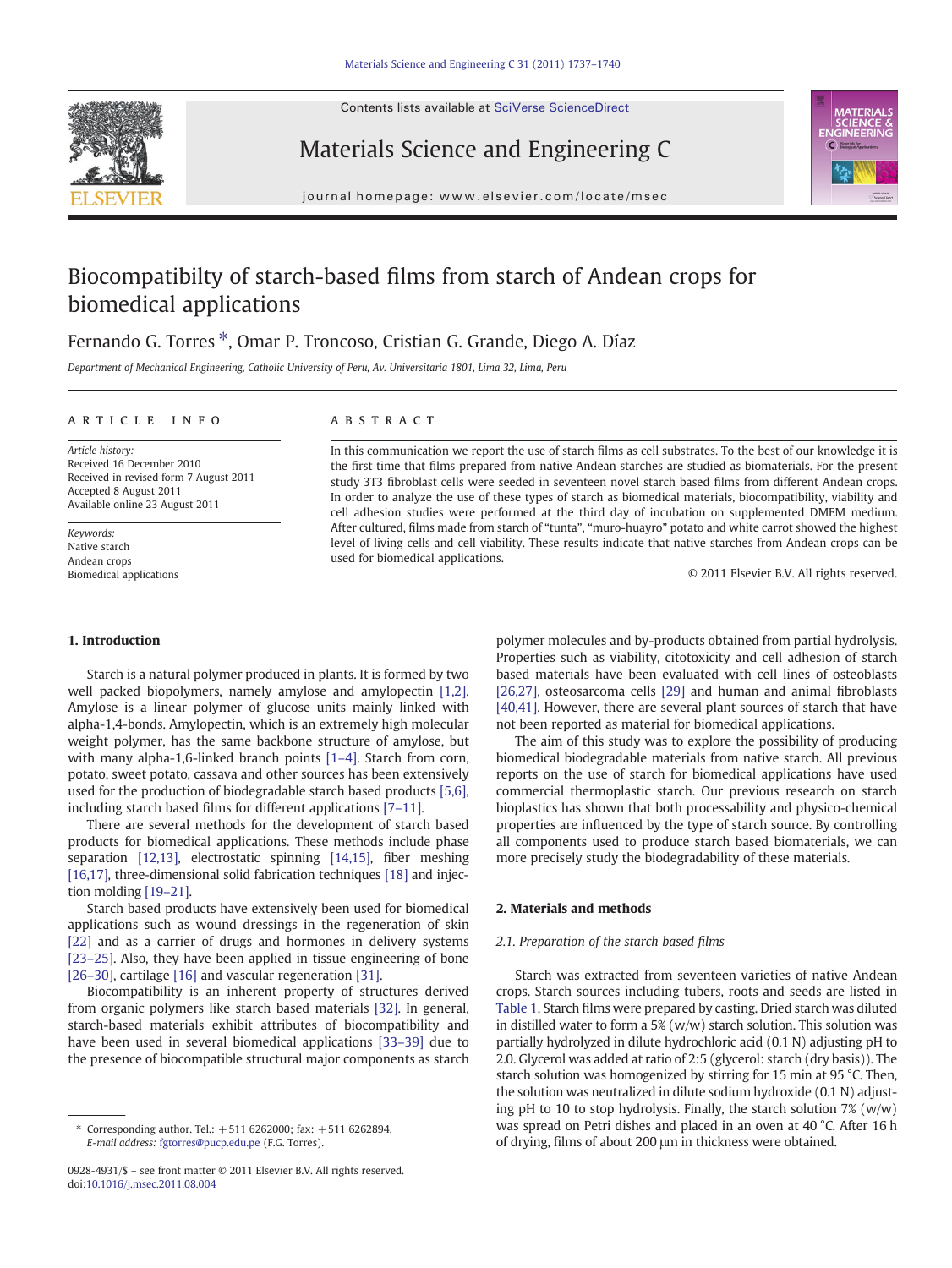<span id="page-1-0"></span>

| IMMIN I                                              |  |  |  |
|------------------------------------------------------|--|--|--|
| Andean crops used for starch based film preparation. |  |  |  |

| Code              | Common name      |        | Part of the plant Scientific designation |
|-------------------|------------------|--------|------------------------------------------|
| ARR01             | White carrot     | Root   | Arracacia xanthorriza                    |
| CAM01             | Sweetpotato      | Root   | Ipomoea batatas                          |
| GAR01             | Chickpea         | Grain  | Cicer arieticum                          |
| KIW01             | Amaranth         | Grain  | Amaranthus caudatus                      |
| <b>MAI01</b>      | Corn             | Cereal | Zea Mays                                 |
| MAS01             | Mashua           | Root   | Tropaeolum tuberosum                     |
| OCA01             | Oca              | Tuber  | Oxalis tuberosa                          |
| OLL01             | Ulluco           | Tuber  | Ullucus tuberosus                        |
| POT <sub>01</sub> | Gold potato      | Tuber  | Solanum gonyocalix                       |
| POT <sub>02</sub> | Huamantanga      | Tuber  | Solanum tuberosum sbsp. andigena         |
|                   | potato           |        |                                          |
| POT <sub>03</sub> | Mariva potato    | Tuber  | Solanum tuberosum sbsp. tuberosum        |
| POT <sub>04</sub> | Muru-huayro      | Tuber  | Solanum tuberosum sbsp. tuberosum        |
|                   | potato           |        |                                          |
| POT <sub>05</sub> | Peruanita potato | Tuber  | Solanum tuberosum sbsp. tuberosum        |
| POT <sub>06</sub> | Yungay potato    | Tuber  | Solanum tuberosum sbsp. tuberosum        |
| TUN <sub>01</sub> | Tunta            | Tuber  | Solanum ajahuiri                         |
| YUC01             | Cassava          | Root   | Manihot esculenta                        |

#### 2.2. Preparation of the culture medium and cell resuspension

3T3 fibroblast cells were used for assessing the biocompatibility and viability of the starch based films. Dulbecco's Modified Eagle's Medium (DMEM, 4.5 g/l D-Glucose, Gibco) supplemented with 10% bovine serum (Gibco), 1% penicillin-streptomicyn (P/S) and 0.1% fungizone was used as culture medium. Cells were trypsinized in 1 ml of 0.5% trypsin solution and 5 ml of fresh culture medium was added. The cell suspension was centrifuged at 1500 rpm for 3 min and the supernatant was removed. 8 ml of fresh culture medium was added for cell resuspension. A volume of 1 ml of resuspended cells was seeded in 25 cm<sup>2</sup> cell culture flask (CCF) (Falcon<sup>™</sup>, Becton & Dickinson) with 7 ml of fresh culture medium. CCF was incubated in  $5\%$  CO<sub>2</sub> atmosphere at 37 °C and examined under phase contrast microscopy at the third day for confluence.

#### 2.3. Cell seeding

Previous to cell seeding, starch films were UV sterilized overnight as described elsewhere [\[42\]](#page-3-0). Once sterilized, starch based films were placed into the CCF. For the biocompatibility and citotoxicity assays, 1 ml of 3T3 resuspended cells was seeded directly into the starch based films at a density of  $1.73 \times 10^4$  cell/ml and covered with 6 ml of fresh culture medium. After 3 days of culture, images were taken for analyzing biocompatibility. A CCF without film was used as a control. Cell adhesion was assessed by removing the films from CCF and putting them into new CCF with fresh culture medium for analyzing if cells were adhered to the surfaces. For the viability analysis, cells of the original CCF were trypsinized with 300 μl of 0.5% trypsin solution. Then, 700 μl of fresh culture medium was used to stop the reaction. 100 μl was put into 2 ml Eppendorf tubes with equal volume of trypan blue. Aliquots of these solutions were placed into a Neubauer camera and analyzed by optical microscopy according to the standard Neubauer equation (Eq. (1))

$$
Cell Count(Cell/ml) = \frac{\sum_{i} \frac{1}{\sqrt{10^5}}}{2}
$$
 (1)

where C is the amount of viable (or dead) cells counted in each quarter of the Neubauer chamber. The viability of cells was expressed as the percentage of living cells over the total number of cells (living cells and dead cells). The experiments were carried out two times per triplicate.

#### 3. Results and discussions

#### 3.1. Biocompatibility and cell proliferation

In this study, we have used starch extracted from Andean crops that had not been previously reported as raw material for the preparation of cell substrates. The chemical and physical properties of the starches used as well as their thermal properties have been published elsewhere [\[43\]](#page-3-0). The diameter of starch granules is around 40 μm for potato starch and around 10 μm for other root sources such as white carrot. The thermal studies performed showed endothermic peaks associated to gelatinization. The specific enthalpies of gelatinization of these Andean starches were in the range  $9.0$   $\frac{1}{g}$  to  $20$   $\frac{1}{g}$ . These results are in agreement with results from other starch sources. The amylose content of the starches studied here is around 70% whereas the amylopectin content is around 30%. The films prepared for this study exhibited good biocompatibility in the tests with 3T3 cell line in agreement with other studies [\[44,45\]](#page-3-0).

Cell confluence in all the flasks containing the starch films in the presence of 3T3 cells and culture medium was attained after 72 h of cell seeding. Also, cells showed similar morphology among the different types of films seeded and the control group (Fig. 1).

The number of living cells found on each material was counted using a Neubauer camera. [Fig. 2](#page-2-0)A shows that the highest number of living cells was counted on the control group whereas films from starch obtained from "peruanita" potato (POT05) and chickpea (GAR01) showed the lowest ability for hosting living cells.

[Fig. 2](#page-2-0)B depicts the viability of cells in terms of the percentage of living cells over the total number of cells (dead and living cells).



Fig. 1. Proliferation of 3T3 fibroblast cell line after three days in (A) control (CTL) and (B) "muro-huayro potato" (POT04).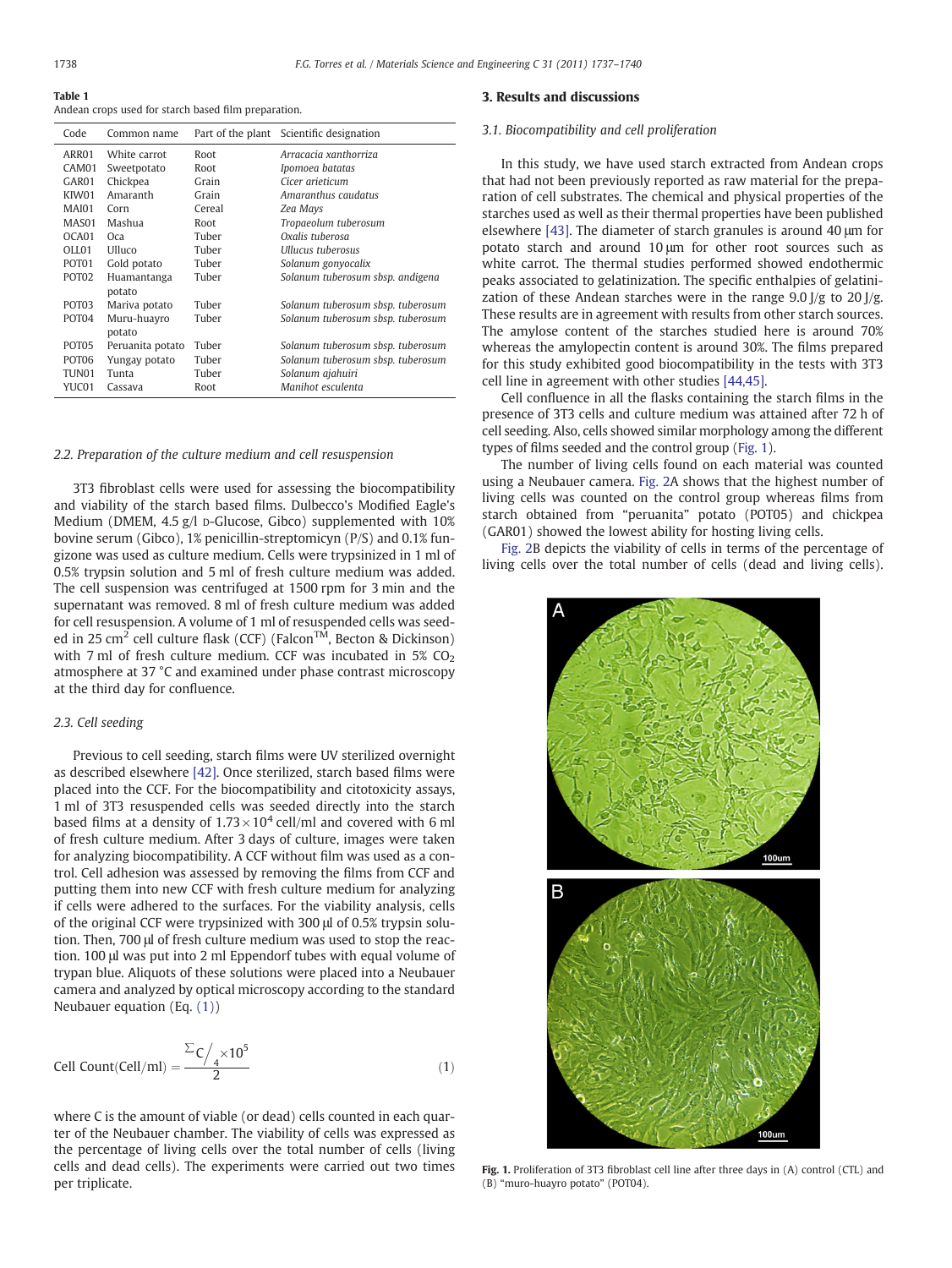<span id="page-2-0"></span>

Fig. 2. Response of cells after three days in contact with starch based films. (A) Living cells in the presence of the starch based films and (B) Cell viability.

The films with highest levels of viability were "tunta" (TUN01), "muru-huayro" potato (POT04) and white carrot (ARR01). By contrast, the film with the lowest level of cell viability was made from "Peruanita" potato (POT05). It is worth mentioning that in a previous study from this laboratory POT05 starch was found to be the starch with the highest enthalpy of gelatinization among the starches from Andean crops studied. However, no direct relationship has been established between the enthalpy of gelatinization and the viability of cells yet.

#### 3.2. Cell adhesion

Cells reached total confluence after 3 days. It was after total confluence was reached when cell adhesion was evaluated. The starchbased films were removed from the culture medium and put into new CCF with fresh culture medium. No cells were observed in the new CCF. This confirms that cells were not adhered to the film surfaces, although the samples seemed to have maintained their original dimensions and consistency.

It has been reported that the lack of adhesion between cells and starch-based surfaces could be related to the high level of hydrophilicity of the starch-based films, their topography, chemical properties and the neutral charge of starch [\[40\].](#page-3-0) In fact, cell adhesion as well as other functions of cells such as migration and proliferation depends on molecular interactions between cells and the extra cellular matrix (ECM). The ECM is the microenvironment that surrounds the cells and it is formed by a hydrated protein and proteoglycan-based network that provides cell adhesion molecules [\[46\]](#page-3-0).

It has been shown that some coating reagents can be used to promote cell adhesion on substrates used for cell seeding. The most commonly used coating reagents are positively charged polymers such as poly-L-lysine or biologically purified adhesive molecules such as collagen [\[47\].](#page-3-0) Preliminary tests carried out in this laboratory show that polylysine coated starch films enhance cell adhesion response. Further studies in surface modification for improving the adhesion of living cells to the starch based films from Andean crops are necessary for characterizing these materials as potential scaffolds for tissue engineering.

### 4. Conclusions

Starch based films prepared from 17 different resources of Andean crops have in vitro biocompatibility with 3T3 fibroblast cells. After three days of culture, cells attain total confluence in the flasks containing the films and maintaining their original structure. Results from living cells showed that the films with better response to host cells were those prepared from starch of "muro-huayro" potato, white carrot and "tunta". In spite of the fact that cell adhesion was not achieved, the results showed that the Andean starches used are suitable for producing biocompatible films. As in the case of other biomaterials, cell adhesion on these Andean starch based films can be promoted by adding coating reagents such as polylysine and further studies in this direction are currently being carried out.

#### Acknowledgments

The authors would like to thank the Peruvian Science and Technology Program (FINCyT), the Direction of Research (DGI) of PUCP and the International Foundation for Science (IFS, Sweden) for financial support. Dr. Abraham Vaisberg (UPCH, Peru) is acknowledged for providing us the 3T3 fibroblast cell line.

#### References

- [1] A. Buléon, P. Colonna, V. Planchot, S. Ball, Int. J. Biol. Macromol. 23 (1998) 85–112.
- [2] R. Hoover, Carbohydr. Polym. 45 (2001) 253–267.
- [3] H.F. Zobel, Starch 40 (1998) 1–7.
- [4] H.S. Liu, F.W. Xiea, L. Yu, L. Chen, L. Li, Prog. Polym. Sci. 34 (2009) 1348–1368.
- S. Simmons, E.L. Thomas, J. Appl. Polym. Sci. 58 (1995) 2259-2285.
- [6] N.L. García, L. Ribba, A. Dufresne, M.I. Aranguren, S. Goyanes, Macromol. Mater. Eng. 294 (2009) 169–177.
- [7] M.E. Gomes, A.S. Ribeiro, P.B. Malafaya, R.L. Reis, A.M. Cunha, Biomaterials 22 (2001) 883–889.
- [8] S. Mali, M.V.E. Grossmann, M.A. García, M.N. Martino, N.E. Zaritzky, Carbohydr. Polym. 56 (2004) 129–135.
- [9] S. Mali, M.V.E. Grossmann, M.A. García, M.N. Martino, N.E. Zaritzky, J. Food Eng. 75 (2006) 453–460.
- [10] V.P. Cyras, L.B. Manfredi, M.-T. Ton-That, A. Vázquez, Carbohydr. Polym. 73 (2008) 55–63.
- [11] C.J. Grande, F.G. Torres, C.M. Gomez, O.P. Troncoso, J. Canet-Ferrer, J. Martínez-Pastor, Mater. Sci. Eng. C 29 (2009) 1098–1104.
- [12] M.E. Gomes, J.S. Godinho, D. Tchalamov, A.M. Cunha, R.L. Reis, Mater. Sci. Eng. C 20 (2002) 19–26.
- [13] J. Nakamatsu, F.G. Torres, O.P. Troncoso, Y.M. Lin, A.R. Boccaccini, Biomacromolecules 7 (2006) 3345–3355.
- [14] Q.P. Pham, U. Sharma, A.G. Mikos, Tissue Eng. 12 (2006) 1197–1211.
- [15] A. Martins, J.V. Araújo, R.L. Reis, N.M. Neves, Nanomedicine 2 (2007) 929–942.
- [16] J.T. Oliveira, A. Crawford, J.M. Mundy, A.R. Moreira, M.E. Gomes, P.V. Hatton, R.L. Reis, J. Mater. Sci. Mater. Med. 18 (2007) 295–302.
- [17] M.E. Gomes, H.L. Holtorf, R.L. Reis, A.G. Mikos, Tissue Eng. 12 (2006) 801–809.
- [18] C.X.F. Lam, X.M. Mo, S.H. Teoh, D.W. Hutmache, Mater. Sci. Eng. C 20 (2002) 49–56.
- [19] R.A. Sousa, G. Kalay, R.L. Reis, A.M. Cunha, M.J. Bevis, J. Appl. Polym. Sci. 77 (2000) 1303–1315.
- [20] M.E. Gomes, A.S. Ribeiro, P.B. Malafaya, R.L. Reis, A.M. Cunha, Biomaterials 22 (2001) 1911–1917.
- [21] N.M. Neves, A. Kouyumdzhiev, R.L. Reis, Mater. Sci. Eng. C 25 (2005) 195–200.
- [22] K. Pal, A.K. Banthia, D.K. Majumdar, Trends Biomater. Artif. Organs 20 (2006) 59–67.
- [23] C.S. Pereira, A.M. Cunha, R.L. Reis, B. Vazquez, J. San Roman, J. Mater. Sci. Mater. Med. 9 (1998) 825–833.
- [24] P.B. Malafaya, C. Elvira, A. Gallardo, J. San Román, R.L. Reis, J. Biomater. Sci. Polym. Ed. 12 (2001) 1227–1241.
- [25] C. Elvira, J.F. Mano, J. San Román, R.L. Reis, Biomaterials 23 (2002) 1955–1966. [26] A.J. Salgado, M.E. Gomes, A. Chou, O.P. Coutinho, R.L. Reis, D.W. Hutmacher, Mater. Sci. Eng. C 20 (2002) 27–33.